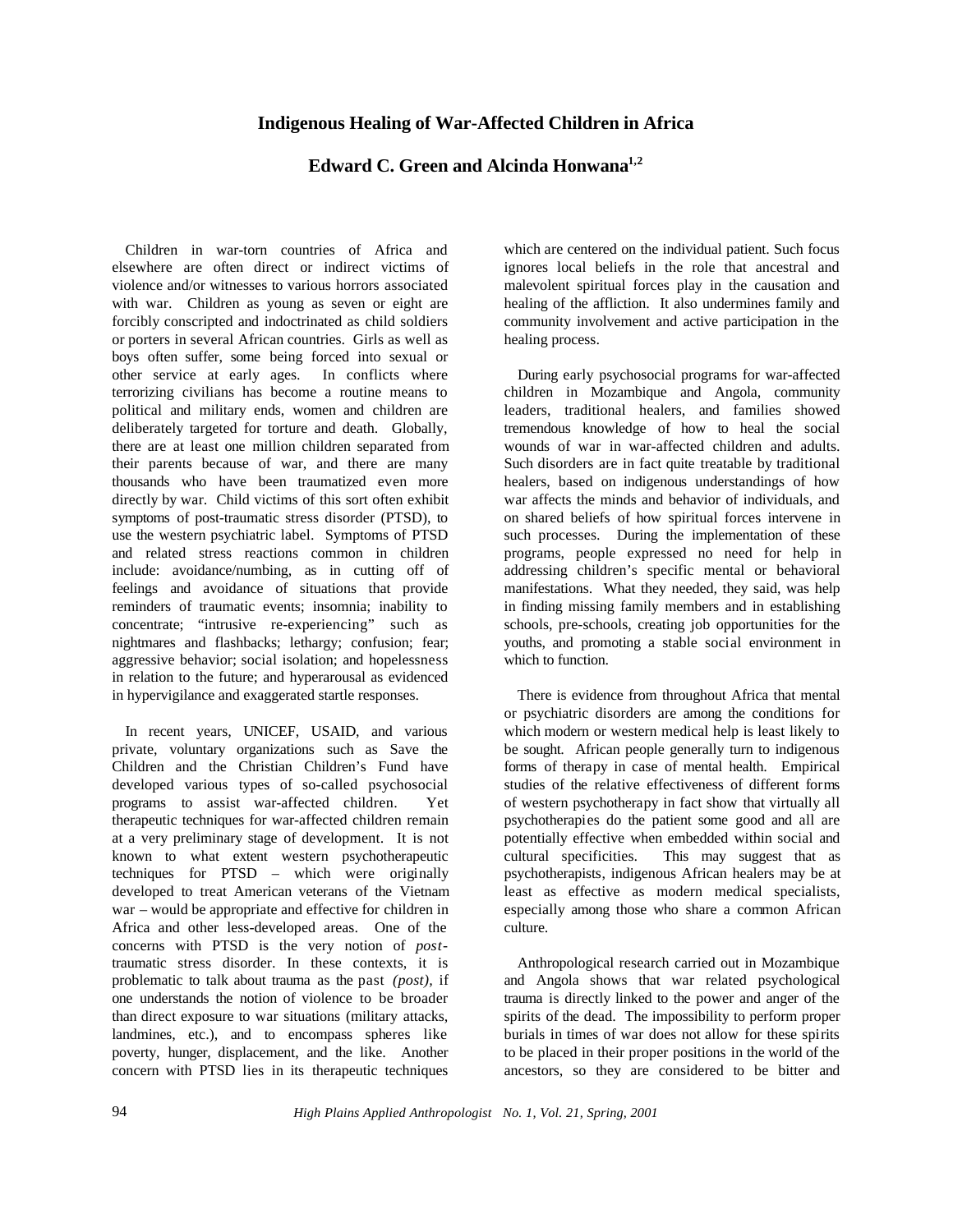potentially harmful to their killers and passers-by. Social pollution may arise from being in contact with death and bloodshed. Individuals who have been in a war, who killed or who were around killings are believed to be potential contaminators of the social body. Thus, cleansing and purification rituals are essential for their reintegration in the communities.

In 1994, during the first project in Angola specifically to help war-traumatized children, it was found that children were already being helped through indigenous psychotherapy provided by indigenous healers in the form of ritual purification ceremonies. This was provided for both ex-combatants and children who had either participated in or witnessed bloodshed. The earlier Children and War project in Mozambique found similar treatments for children. In both countries, these therapies appeared to be effective, at least in the shortterm. Traditional healing for war-affected children in Angola and Mozambique seems to consist principally of purification or cleansing rituals attended by family members and the broader community during which a child is purged and purified of the "contamination" of war and death, as well as of sin, guilt, and avenging spirits of those killed by a child soldier. These ceremonies are replete with ritual and symbolism whose details are distinctive to the particular ethnolinguistic group, but whose general themes are common to all groups:

On the day of his arrival his relatives took him to the ndumba (the house of the spirits). There he was presented to the ancestral spirits of the family. The boy's grandfather addressed the spirits informing them that his grandchild had returned and thanked the spirits for their protection as his grandson was able to return alive... A few days later a spirit medium was invited by the family to help them perform the cleansing rituals for the boy. The practitioner took the boy to the bush, and there a small hut covered with dry grass was built. The boy, dressed with the dirty clothes he brought from the RENAMO camp, entered the hut and undressed himself. Then fire was set to the hut, and an adult relative helped out the boy. The hut, the clothes and everything else that the boy brought from the camp had to be burned. A chicken was sacrificed for the spirits of the dead and the blood spread around the ritual place. After that the boy had to inhale the smoke of some herbal remedies, and bath himself with water treated with medicine (Fieldnotes, Mozambique).

This healing ritual brings together a series of symbolic meanings aimed at cutting the child's link with the past (the war). While modern psychotherapeutic practices emphasize verbal exteriorization of the affliction, here through symbolic meanings the past is locked away. This is seen in the burning of the hut and the clothes and the cleansing of the body. To talk and recall the past is not necessarily seen as a prelude to healing or diminishing pain. Indeed, it is often believed to open the space for the malevolent forces to intervene. This is also apparent in the following case from Uige (Angola):

When the child or young man returns home, he is made to wait on the outskirts of the village. The oldest woman from the village throws maize flour at the boy and anoints his entire body with a chicken. He is only able to enter the village after this ritual is complete. After the ritual, he is allowed to greet his family in the village. Once the greeting is over, he must kill a chicken, which is subsequently cooked and served to the family. For the first eight days after the homecoming, he is not allowed to sleep in his own bed, only on a rush mat on the floor. During this time, he is taken to the river and water is poured on his head and he is given manioc to eat. As he leaves the site of the ritual, he must not look behind him (Fieldnotes, Angola).

This case emphasizes the non-interaction with family and friends before ritual cleansing. The child is kept out of the village until the ritual is performed and cannot greet people or sleep in his bed until the ritual proceedings are over. As mentioned above, although children may be asked about war experiences as part of treatment, this is not a fundamental condition for healing. The ceremony aims at symbolically cleansing the polluted child and putting the war experience behind him, to "forget" (note the symbolism of being forbidden to look back, in the example from Uige). Food taboos and other kinds of ritual restrictions are applied. In Uige, for example, fish and fowl must be avoided by the cleansed person for 1-2 months, after which the person must be reintroduced to the food by the traditional healer who officiated at the ceremony.

The *Okupiolissa* ritual from Huila in Angola clearly shows the active participation of the community in these rituals, and stresses the idea of cleansing from impurities: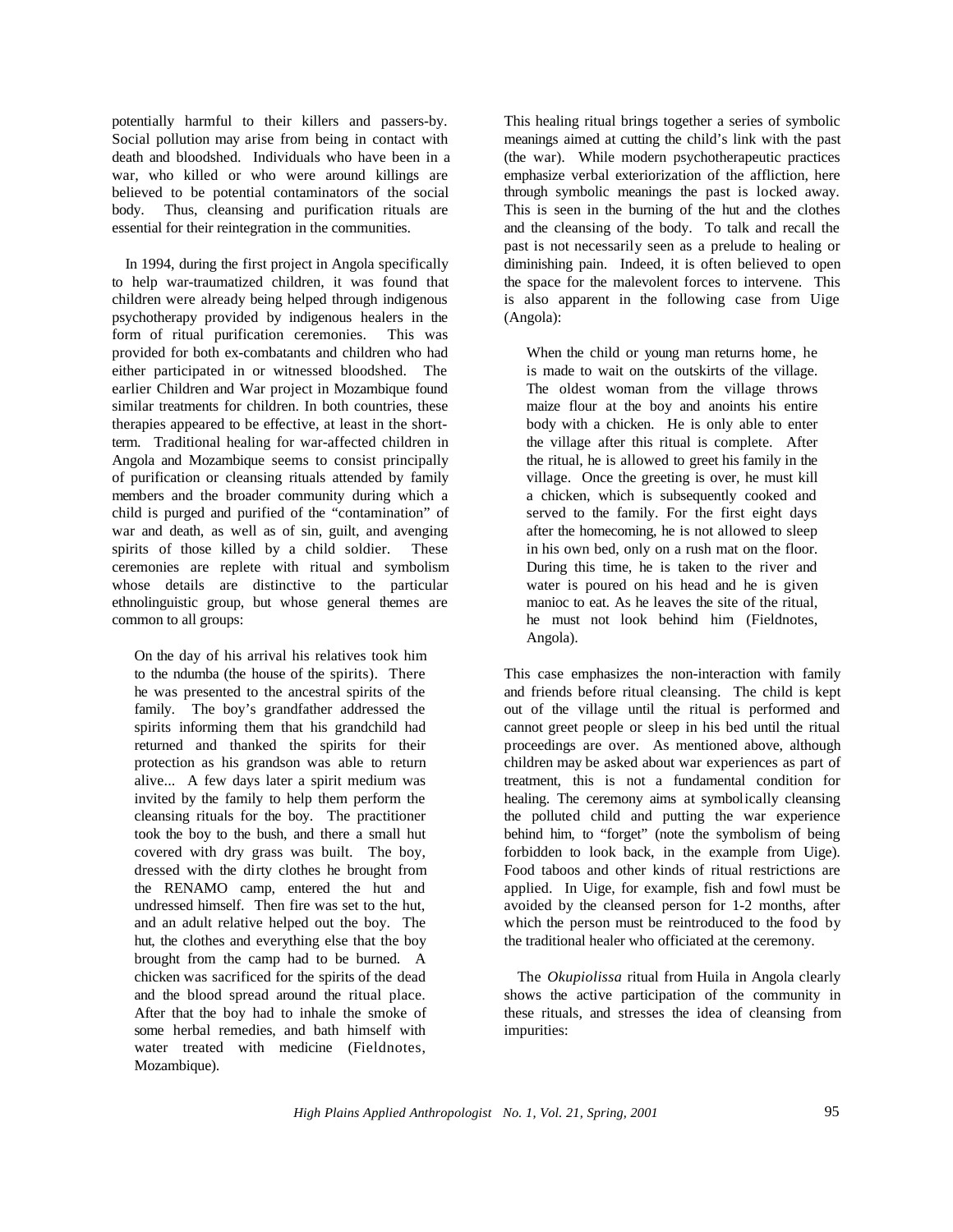The community and family members are usually excited and pleased at the homecoming. Women prepare themselves for a greeting ceremony.... Some of the flour used to paint the women's foreheads is thrown at the child and a respected older woman of the village throws a gourd filled with ashes at the child's feet. At the same time, clean water is thrown over him as a means of purification... the women of the village dance around the child, gesturing with hands and arms to ward away undesirable spirits or influences.... They each touch him with both hands from head to foot to cleanse him of impurities. The dance is known as: Ululando-w-w-w. When the ritual is complete, the child is taken to his village and the villagers celebrate his return. A party is held in his home with only traditional beverages.... The child must be formally presented to the chiefs by his parents... the child sits beside the chiefs, drinking and talking to them, and this act marks his change of status in the village (Fieldnotes, Angola).

These cleansing and purification ritual involving child soldiers have the appearance of what anthropologists call rites of transition. That is, the child undergoes a symbolic change of status from someone who has existed in a realm of sanctioned norm-violation or norm-suspension (i.e., killing, war) to someone who must now live in a realm of peaceful behavioral and social norms, and conform to these. In the case presented above from Huila, the purified child acquires a new status which allows him to sit beside the chiefs and interact with them. Until the transition is complete (through ritual performance), the child is considered to be in a dangerous state, a marginal, "betwixt and between," liminal, ambiguous state. For this reason a child cannot return to his family or hut, sleep in his bed, or perhaps even enter his village until the rituals have been completed.

Manifest symptoms associated with PTSD and related stress disorders reportedly disappear shortly after these ceremonies, after which the family, indigenous healers, and local chiefs direct attention toward helping to establish an enduring, trusting relationship between the traumatized child and family members, and with adults of good character. These ritual interventions are also intended to re-establish spiritual harmony, notably that between the child and its ancestor spirits. The re-establishment of normal relationships and activities with other children may not be part – or a major part – of these indigenous healing rituals. But healers, village elders, teachers, and other

child caregivers readily understand this when presented with the idea during project-supported training seminars, in both Angola and Mozambique. Play therapy, drawing, drama, dance, and story-telling are some of the techniques introduced in these seminars.

There is no doubt that these rituals are instrumental in building family cohesion and solidarity, and in dealing with the psychosocial and emotional side of these childrens problems. The fact is, however, that they return to an impoverished countryside struggling with basic survival needs, and many with no schools, hospitals, no vocational training, or job opportunities which would allow them to envisage the prospects of a better future. Thus, while these rituals are important they need to be complemented by community development programs to sustain the gains achieved in the psychosocial and emotional sphere, and which cannot be dissociated from the rest.

Therefore, the approach of donor organizations, NGOs, and other organizations involved in humanitarian aid for war-affected children should take into account local understandings of war trauma and indigenous strategies for dealing with it. They should work toward promoting stable, secure, culturallyfamiliar environments in which children can gain a sense of competence and security in a more predictable world by encouraging self-reliance through reliable community development projects, their families, or with appropriate foster families if necessary.

The project of the Christian Children's Fund in Angola tries to build upon existing indigenous healing practices and strengths, and complementing these with its psychosocial interventions such as those just described. Evaluations of this project and the earlier "Children and War" project in Mozambique have shown that such an informal partnership between indigenous healers, with their ritualistic therapies, and donor-assisted programs with emphasis on the family and social adjustment of the child, may provide a model of how indigenous and western-scientific approaches can be pursued together to provide maximum benefit to children in need. Furthermore, such a model of cooperation and sharing of responsibility serves to validate indigenous healing and beliefs, which tends to energize and mobilize local people who, ultimately, need to develop sustainable, culturally acceptable solutions to help themselves.